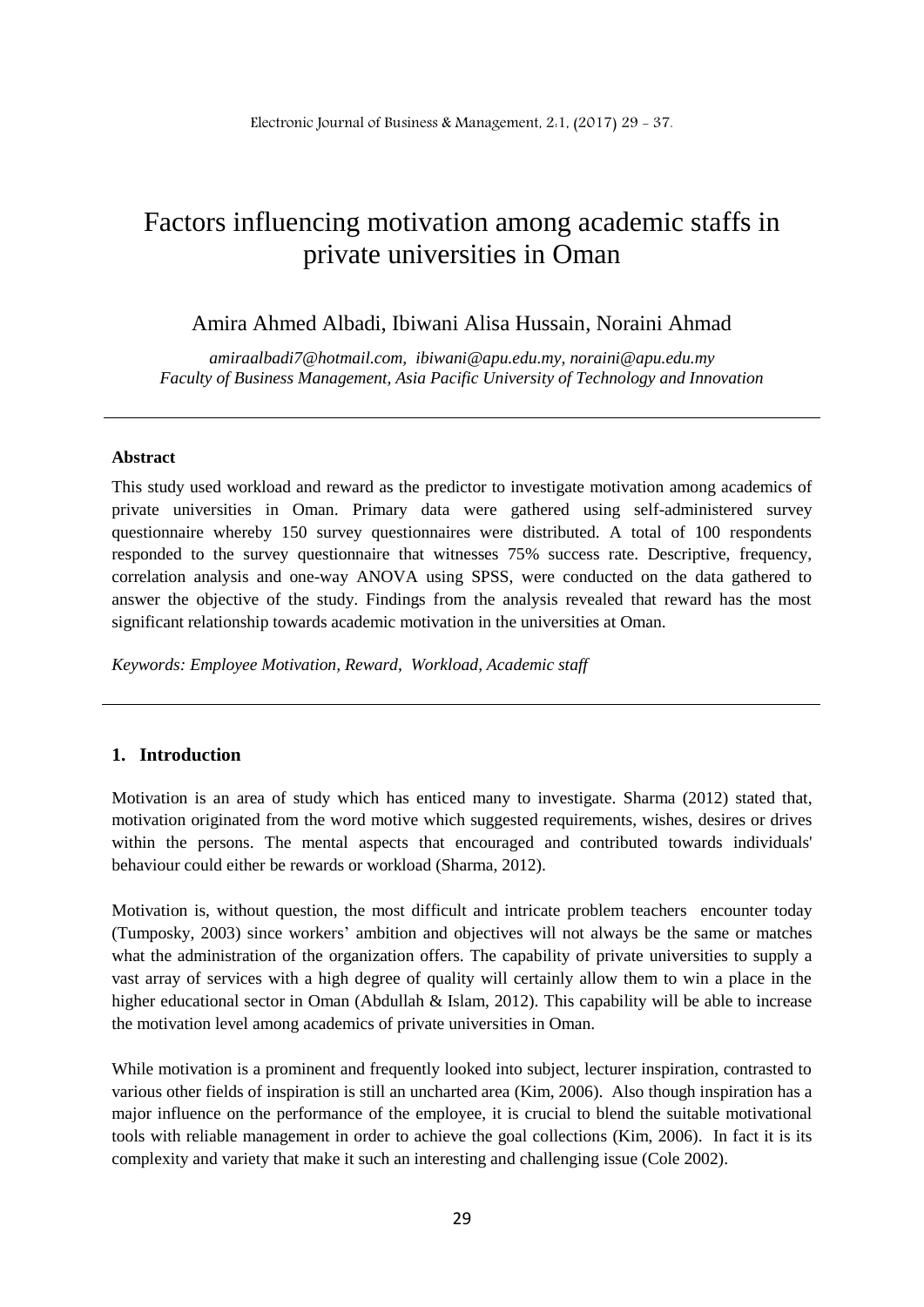# **2. Literature Review** *2.1 Lecturers Performance*

Sarital and Tomer (2004) perceived that teaching is one of the most persuasive and dignified profession in society and lecturers are always expected to be the lifeblood of any education system (Khan, 2011). Lectures performance in any university is as crucial as the pillars of a buildings which stands the whole of it so, basically lecturers are thought to be the nation builders and they are always given the great position in educated and dignified societies but in recent years stakeholders are complaining about the academic performance of academic staff in the universities and people think that academic staff are less motivated and dedicated (Shaheen, et al., 2013). Wiley (1997) recommended in order to guarantee success of the organisation, managers must recognize factors that motivate their staffs despite genders and age, because such understanding is crucial to improve productivity for the organisation (Wiley, 1997).

# *2.2 Rewards*

Reward is defined as factors including all types of benefits, from cash to working conditions (Eric 1994; Hatice, 2012). Rewards can be conceptualised as either extrinsic or intrinsic (Khalid et al., 2011). Reio and Callahon (2004) concluded that both intrinsic and extrinsic rewards are able to motivate employees which will result in better productivity (Khalid et al., 2011). External rewards can be classified as incentives, bonuses, promotions and job security. Intrinsic rewards are intangible rewards or psychological rewards like appreciation, meeting the new challenges, positive and caring attitude from employer, and job rotation after attaining the goal (Khalid et al. 2011).

Effective reward program may have three components: immediate, short and long term (Kim, 2006). It stipulated that immediate recognition over good performance of employee, such as short term rewards for performance given monthly or quarterly and long term rewards to express appreciation for employees' loyalty over the years (Kim, 2006). Reward system in every organization should focus on these major areas; compensation, benefits, recognition and appreciation (Sarvadi, 2010 Niania et al., 2013).

### *2.3 Workload*

Workload by narrow definition is described as the number of assigned hours whereas a broader definition described all tasks performed by employee which are related to professional duties (Yuker, 1984; Rasheed, Aslam & Sarwar, 2010) The term workload refers to a number of different yet related entities ( Benjamin & Omole. 2013). It is the hypothetical relationship between a group or individual human operator and tasks demands (Riley, Lyall & wiener, 1994; Benjamin & Omole, 2013).

Workload is source of mental stress for employees (Syed et al, 2011). Stress is an active state of mind in which human being faces both an opportunity and constraint (Syed et al. 2011). Workload within universities includes performing activities like lecturing, research and administrative services (Soliman & Soliman, 1997). Winkler (1992) found that lecturing involves preparation, consultation with students and evaluation of their work which can contribute towards establishing stress state among academics.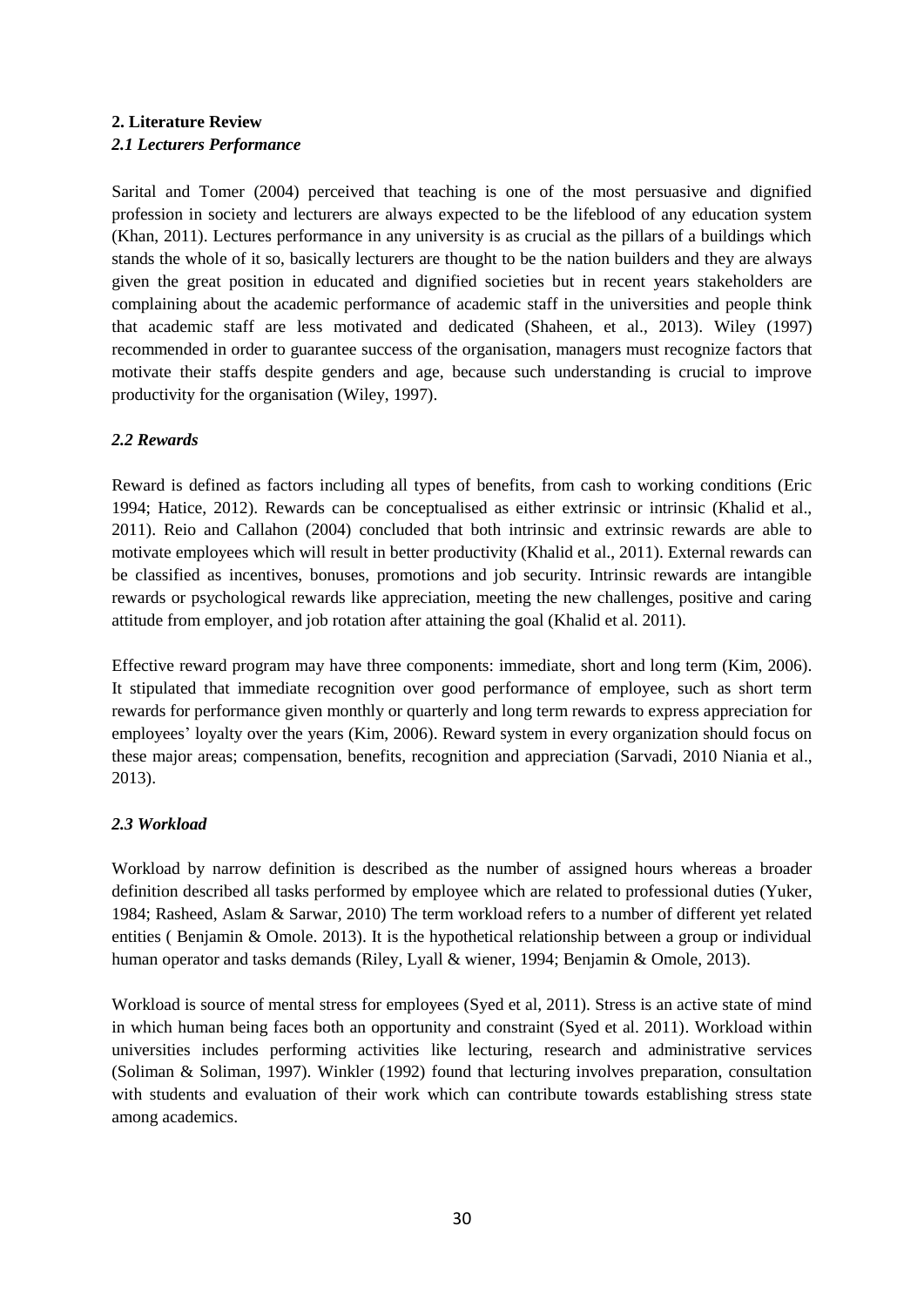# **3. Methodology**

The objective of the study is to investigate the factors influencing motivation among academics in private universities of Oman. Primary data was gathered through self-administered survey questionnaire. A total of 150 questionnaires were distributed to academic staff at 3 different private universities in Oman. The data collection witnessed 100 respondents, i.e, 75% of success rate. Items in the questionnaires were a mixture of both closed-ended questions. The samples were selected using random sampling method whereby the survey questionnaires were distributed among both male and female lecturers with the age of 25.65 years and distributed equally among the 3 universities.

The predictors used in this study are reward and workload. The two predictors were used to investigate academic motivation in the 3 universities. For dependent variable, 5 items were used to measure the dimension, while another 5 items were used to measure both rewards and workload. Measurements for all the items were inspected using 5 points likert-scale varies from 1-5, depicted (1) as strongly disagree, (2) as disagree, (3) as neutral, (4) as agree and (5) as strongly agree. SPSS was used to conduct the analysis on the data gathered.

Below were the items used in the questionnaire to measure the academic motivation:

- Does motivation directly influence lecturer performance?
- Is there a link between motivated lecturers and lecturers performance?
- Effective management of teaching and learning activities is an integral part of lecturing effectiveness
- Do you agree that (high salary and personal development as the two important motivational factors) toward lecturers performance?
- If you pay people more, will it increase lecturers morale an decrease labour turnover?

Below were the items used in the questionnaire to measure the reward:

- Does compensation affect performance of lecturers?
- Do rewards influence your willingness to exert more efforts in your job?
- Rewards have helped to uphold a positive motivational environment for lecturers.
- Rewards encourages compliance rather than risk-taking.
- If you pay people more, will they work harder?

Below were the items used in the questionnaire to measure workload:

- Working conditions and workplace motivation are seen to have a significant relationship.
- There is a significant relationship between work content an motivation.
- Do you believe that your workload is hurting your health?
- Does your workload negatively affect your family, religious or cultural responsibilities?
- I feel demotivated to exert efforts in the job due to long working hours.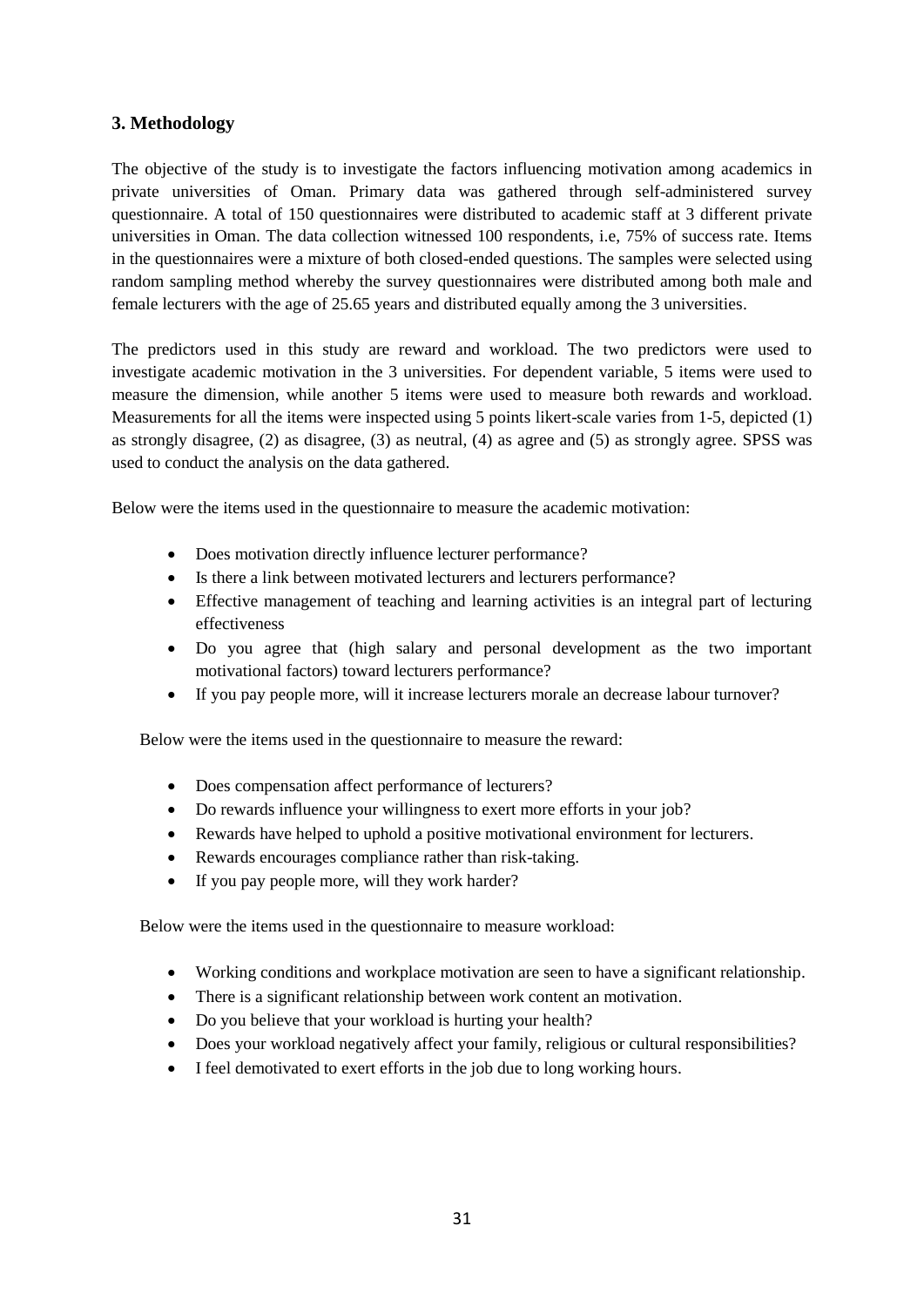# **4. Findings**

Based on the demographic layout of all 100 respondents, 52% were males and 48% were females. On age distribution among respondents, it was found that, from the ages of the respondents which were recorded by the following age groups of 22-29, 30-39, 40 - 49 and more than 50, analysis revealed that 41% is between 22-29 years old, 31% is between 30-39 years old, 18% is between 40-49 years old and lastly 10% of the respondents are more than 50 years old.

On the level of education, 38% of the respondents acquired Master's Degree and 19% of the respondents possessed Doctoral Degree and 33% only possessed Bachelor's Degree. On marital status, 53% of the respondents were married and the 47% of the respondents are still single.

In measuring the length of service in the universities, tenure were used and the findings showed that, most of the respondents had acquired working experience between 3-5 years and denoted by 37%. While 35% revealed that they had a working experience between 13 years. On remuneration, only 15% of the respondents earned below 600 Ro while most of the respondents, i. e. 36% were paid between 601-800 Ro per month and 33% of the respondents earned between 801 to 1000 Ro per month.

Correlations analysis is a method used to describe the strength and direction of the linear relationship between two variables. Since two variables used were continuous variables, Pearson correlations was the most appropriate to be conducted (Pallant, 2011). The correlation between the rewards and lecturers performance was found at 0.779, which explains that reward has positive significant relationship with academic performance and predicted 77.9% of the dependent variable. The correlation between the workload and academic performance was found at 0.606. This shows that workload explains 60.6% towards academics motivation. Between both predictors, it is obviously clear that reward is able to predict academic motivation more than workload. Table 1 below illustrate the overall findings of the correlation analysis.

|                 |                     | DV       | IV <sub>1</sub> | IV <sub>2</sub> |
|-----------------|---------------------|----------|-----------------|-----------------|
| DV              | Pearson Colleration |          | $.779**$        | $.606**$        |
|                 | $Sig. (2-tailed)$   |          | .000            | .000            |
|                 |                     | 100      | 100             | 100             |
| IV <sub>1</sub> | Pearson Colleration | $.779**$ |                 |                 |
|                 | $Sig. (2-tailed)$   | .000     |                 |                 |
|                 |                     | 100      | 100             |                 |
| IV <sub>2</sub> | Pearson Colleration | $.606**$ |                 |                 |
|                 | $Sig. (2-tailed)$   | .000     |                 |                 |
|                 |                     | 100      |                 | 100             |

# **Table 1: Pearson's Correlation Analysis**

One way ANOVA analysis was conducted due to the pool of data collected from 3 different universities. The objective for conducting one-way ANOVA was to determine whether the data can be generalised as one (Pallant, 2011). Findings from one way ANOVA in both tables below show that sig. value as zero, and proves that there is a significant difference somewhere among the mean scores on the dependent variable. Therefore all data gathered from all 3 Universities can be generalized as one.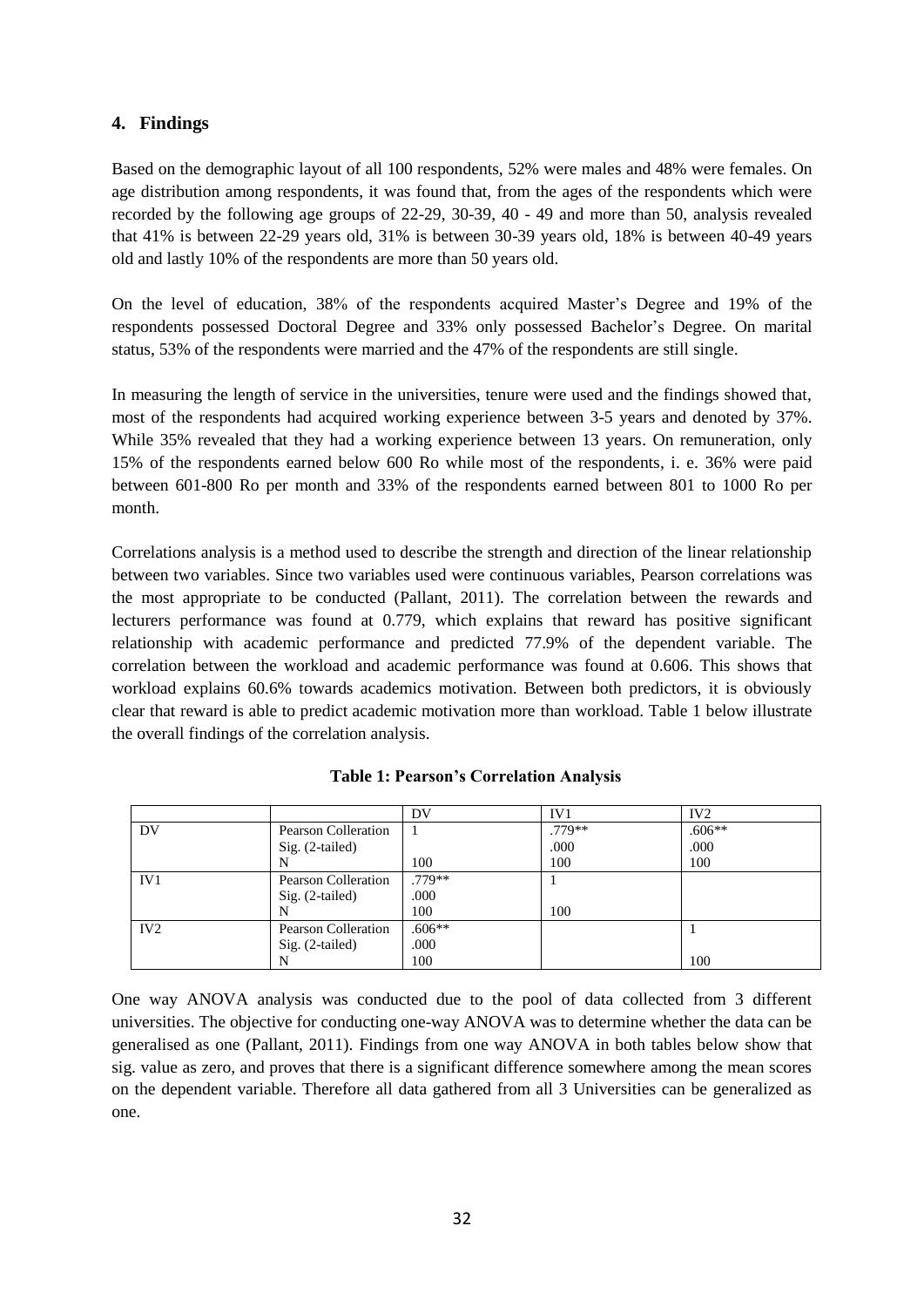| Table 2: One-way ANOVA analysis (reward & academic motivation) |  |  |
|----------------------------------------------------------------|--|--|
|----------------------------------------------------------------|--|--|

|                | <b>Sum of Squares</b> | Df | Mean Square |       | Sig  |
|----------------|-----------------------|----|-------------|-------|------|
| Between Groups | 51.294                |    | 3.017       | 9.349 | .000 |
| Within Groups  | 26.466                | 82 | .323        |       |      |
| Total          | 77.760                | 99 |             |       |      |
|                |                       |    |             |       |      |

**Table 3: One-way ANOVA analysis (workload & academic motivation)**

|                                          | <b>Sum of Squares</b>      | Df       | Mean Square   |            | Sig  |
|------------------------------------------|----------------------------|----------|---------------|------------|------|
| Between Groups<br>Within Groups<br>Total | 36.992<br>40.768<br>77.760 | 82<br>99 | 2.176<br>.497 | $4.37^{-}$ | .000 |

#### **5. Discussion**

Several studies has found different dimensions influence different attraction towards work motivation (Lee & Chatfield, 2015). The concept of the push and pull simply puts into consideration dimensions that attract academic staff toward high motivation and dimensions that deters academic staffs from work motivation. Different demographics identify different dimensions that attract motivation among academic staff. Some area discovers rewards as attracting dimensions while other demography discovers workload as attracting domensions. Hence, different demographic covered in this study is helpful as both age and gender may prove to indicate significant role on what one would consider as a pull factor.

The first objective in the study was to determine the influence of rewards toward the performance of academics in the university. The objective analysed how academic staff's performance is influenced by the rewards since academic staff is not a homogenous group. Rewards were defined as all kinds of benefits, such as cash payments to working conditions (Eric 1994; Hatice, 2012). Rewards can be extrinsic or intrinsic (Khalid et al., 2011). Monetary rewards are basically the extrinsic or tangible ones. Monetary rewards include worker's base pay which might be annually, compensation or payment done on the basis of performance. Intrinsic rewards are intangible rewards or psychological rewards like appreciation, meeting the new challenges, positive and caring attitude from employer, and job rotation after attaining the goal (Khalid et al., 2011). From the correlation analysis conducted, it was found that rewards have a strong influence on academic staff's performance in the Universities. It showed a positive relationship between rewards and academic staff's performance, which indicate that the performance may increase if there is an increase in rewards.

Salary, promotion and bonuses are among the components in reward, which may motivate employees in an organization. If organization provide good salary, able to promote employees for the hard work and effort contributed, it will motivate that employee to contribute outmost performance (Agwu, 2013). This is further supported by a study published in "International Journal of Management Science and Business Administration" in 2015, organizational learning and compensation have been proven to be positively and significantly related to work motivation of the academic staff (Rahardjo, 2015). In addition to that, Chuck (2013) found that previous research has shown that paying people more than they expect may elicit reciprocity in the form of greater effort or productivity and paying more only led to greater productivity when the additional pay was presented as a gift, unconditionally.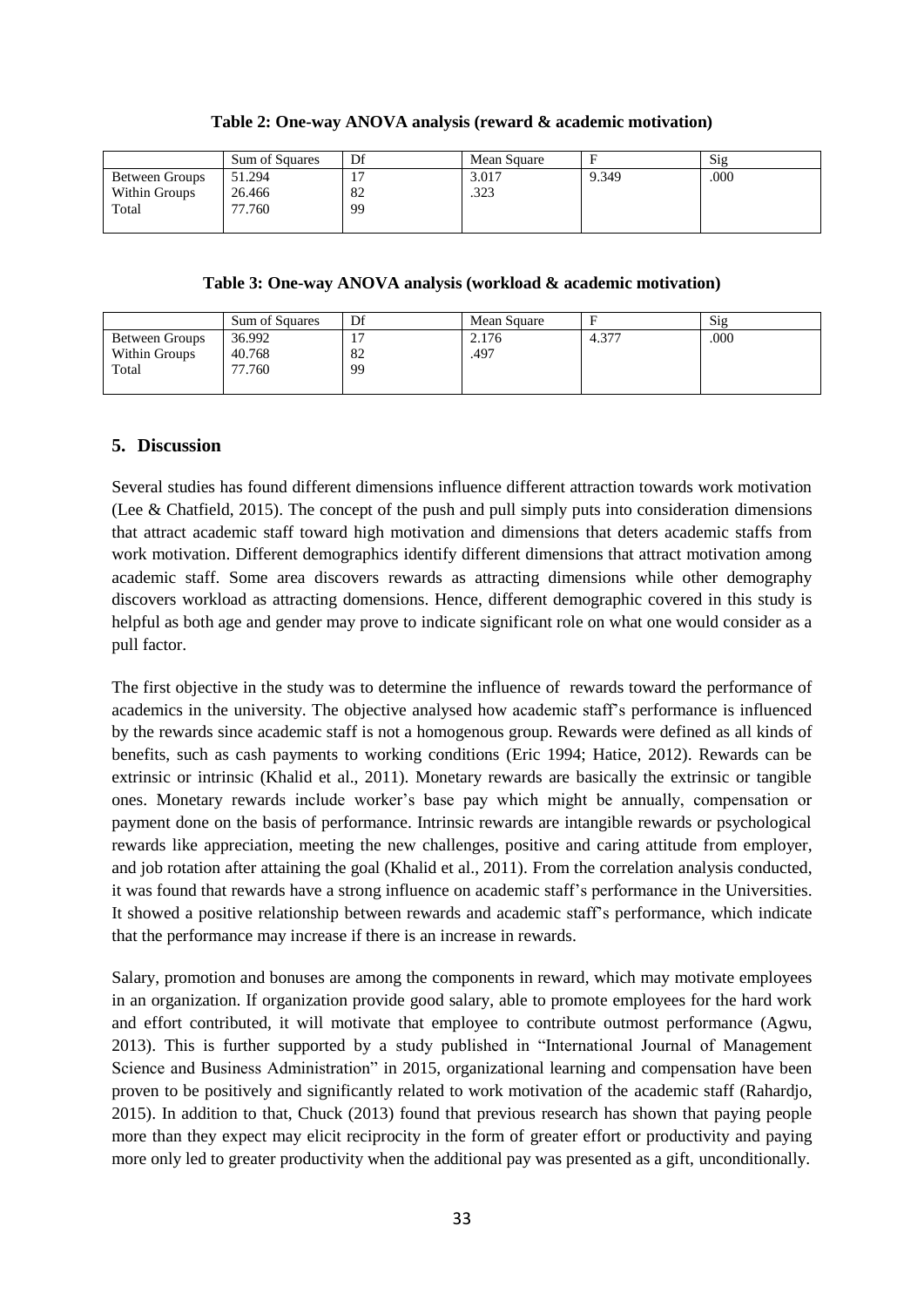## **Objective 2**

The next objective was to determine the influence of work load toward the performance of academic staff in the University. The term workload refers to a number of different yet related entities (Benjamin & Omole, 2013).

The correlation analysis showed that , there is a strong influence on lecturer's performance in private universities of Oman. The relationship between workload and lecturers performance is positive, which means if the rate of workload has increased, the lecturer's performance and productivity will increase as well. Previous research by Syed (2011) found that workload has significant impact on the performance of employees. As such, it is the responsibility of managers to create positive culture in the organization, where it can entail towards optimum workload productivity and resulted in high performance among academic staff in universities. Positive culture in organisation can eradicate underutilization of resources, which creats low workload. If this happens, employee may experience low job satisfaction level (Syed et al, 2011).

#### **There are few factors explaining why rewards correlates better than workload in this study:**

- Age: Based on the data collection, the highest age rate of respondent was 22-29 years old with 41%. This cohort are in the move to start up their lives. Hence, they are in their most need for rewards especially monetary rewards. The second highest rate was for respondent from 30-39 years old. We can indicates that as the respondent gets older, the need for reward leseen because some of them has already stabilize their lives.
- Gender : Data collection in this study observed 52% of respondents were male. According to culture in Oman , men are the one responsible for meeting the requirements of life , therefore; they need all the rewards they can get to help them provide those requirement to their families and they selves.
- **Marital status:** According to the data collection, the highest marital status rate of respondent was married with 53%. Marriage life require a lot of things from the spouse, which increase the importance of each rewards they may get . The second highest rate is for single respondent with 36 %, followed by divorced respondent with 11% .We can indicate from the values provided that the value of rewards depends on the marital status.
- Salary per month: The highest salary per month rate obtained from respondent during the data collection was 601-800 RO, denoted by 36% of the overall respondents group. As the cost of living is quite expensive in Oman and there is 53% of the respondent who are married, the significant value of rewards did increase because the respondent's cost of living is high and the salary will not be adequate.

# **6. Conclusion**

The importance of any nation's higher education institutions is to be able to retain the best employees from across the globe. This research has gone on to determine the motivational factors for academic staff which influence their performance in private universities in Oman. It used the aid of questionnaire, data analysis, comparative studies and an in-depth literature review to expound on these factors and why they are meaningful for lecturers' performance. In view of this, recommendations have been made to increase the appeal of Omani's higher education institutions for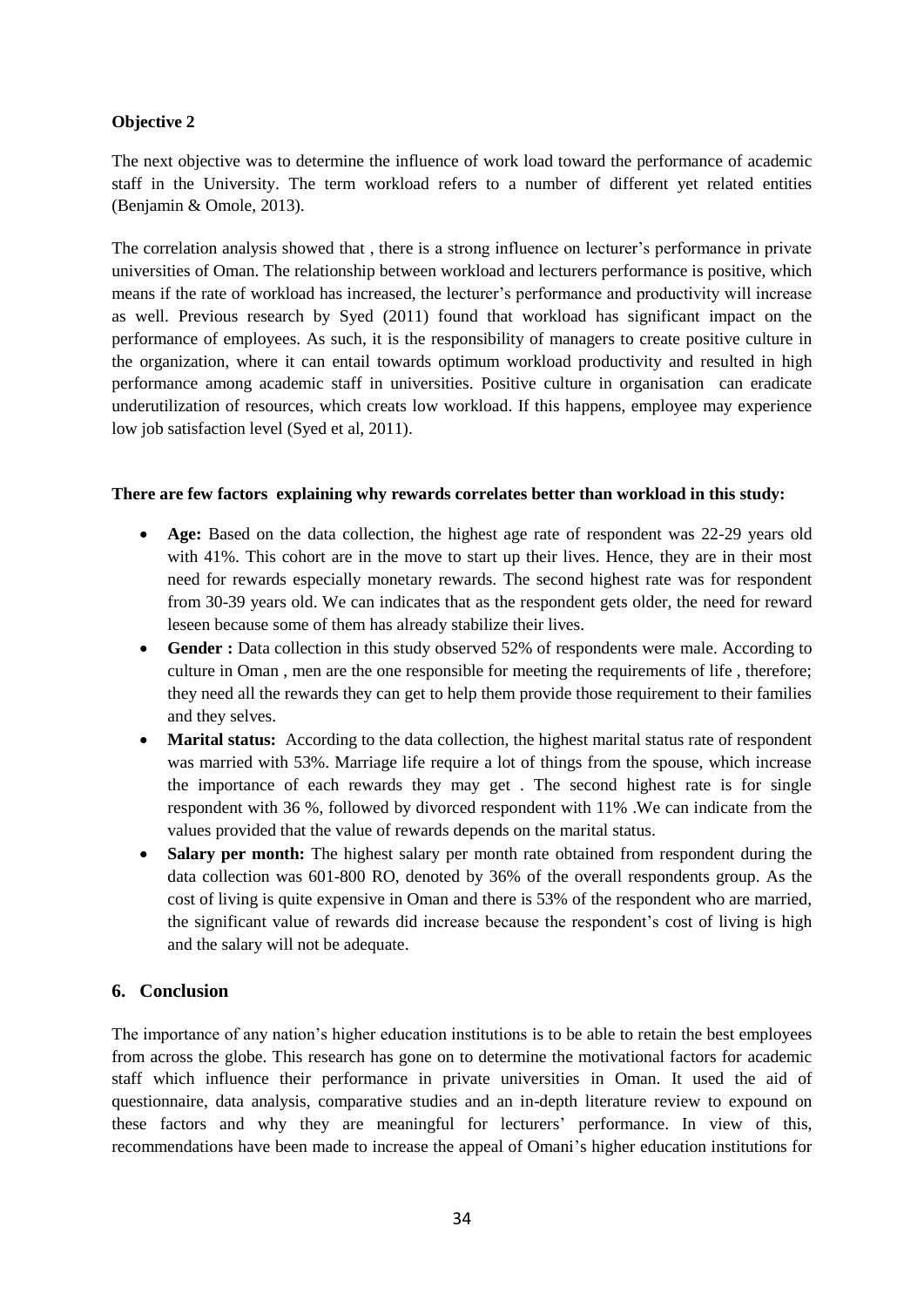lecturers performance. This research will no doubt be beneficial to the higher education institutions in Oman.

#### **References**

Abdullah, M. and Islam, R. (2012). Employee motivational factors: a comparison between Malaysia and Sultanate of Oman*. J. for Global Business Advancement*, 5(4), p.285.

Agwu, M. (2013). Impact of Fair Reward System on Employees Job Performance in Nigerian Agip Oil Company Limited Port-Harcourt. *BJESBS*, 3(1), pp.47-64.

Benjamin, O. and . Omole, O. (2013). Influence of Mental Workload on Job Performance. *International Journal of Humanities and Social Science*, [online] 3(15). Available at: http://www.ijhssnet.com/journals/Vol\_3\_No\_15\_August\_2013/27.pdf [Accessed 3 Jun. 2

Bowen, B. E. & Radhakrishna, R. B., (1991). Job satisfaction of agricultural education faculty: A constant phenomena.. Agricultural Education, 32 (2), pp. 16-22.

Bruggen, A. (2015). An empirical investigation of the relationship between workload and performance. *Management Decision*, 53(10), pp.2377-2389.

Cole, G. A., (2002). Personnel and Human Resource Management. 5 ed. London: Thomson Learning, High Holborn House.016.

Esiokhunjila Nganyi, J., Mulama Shigogodi, J. and Owano, A. (2014). The Effectiveness of Performance Contracting in Service Delivery in Public Universities in Kenya. *IJARBSS*, 4(10).

Farah, C. and Uzma, P. (2013). A Study of teachers workloads and job satisfaction in public and private schools at secondary level in Lahore City Pakistan. *Asian Journal of Social Sciences & Humanities*, [online] 2(1). Available at: http://www.ajssh.leena-luna.co.jp/AJSSHPDFs/Vol.2(1)/AJSSH2013(2.1-22).pdf [Accessed 3 Jun. 2016].

Gurpreet, K. (2011). Study and Analysis of Lecture Model of Teaching. *International Journal of Educational Planning & Administration*, 1(1).

Gelard, P. and Rezaei, S. (2016). The Relationship between Job Motivation, Compensation Satisfaction and Job Satisfaction in Employees of Tax Administration – A Case Study in Tehran. Asian Social Science, 12(2), p.165.

Hatice, Ö. (2012). *Business and Economics Research Journal*. The Influence of Intrinsic and Extrinsic Rewards on Employee Results: An Empirical Analysis in Turkish Manufacturing Industry, [online] 3. Available at: http://www.berjournal.com/wp-content/plugins/downloads-manager/.pdf [Accessed 24 May 2016].

Hina, S. and Bakhtiar, A. (2013). Stressors Exploiting Teacher's Satisfaction and Professional Commitment the key to reduce Job Burnout. *African Journal of Business Management,*[online]7(39).Available[:http://www.academicjournals.org/journal/AJBM/article-full-text](http://www.academicjournals.org/journal/AJBM/article-full-text-pdf/DC41B9041584)[pdf/DC41B9041584](http://www.academicjournals.org/journal/AJBM/article-full-text-pdf/DC41B9041584) [Accessed 3 Jun. 2016].

Houston, D., Meyer, L., & Paewai, S. (2006). Academic Staff Workloads and Job Satisfaction: Expectations and values in academe*. Journal of Higher Education Policy and Management*, 28(1), 17-30. http://dx.doi.org /10.1080/13600800500283734

Huang, J. and Bargh, J. (2014). The Selfish Goal: Autonomously operating motivational structures as the proximate cause of human judgment and behavior. Behavioral and Brain Sciences, 38(01), pp.121-135.

Iqbal, M. and Gusman, Y. (2015). Pull and Push Factors of Indonesian Women Migrant Workers from Indramayu (West Java) to Work Abroad. *MJSS*.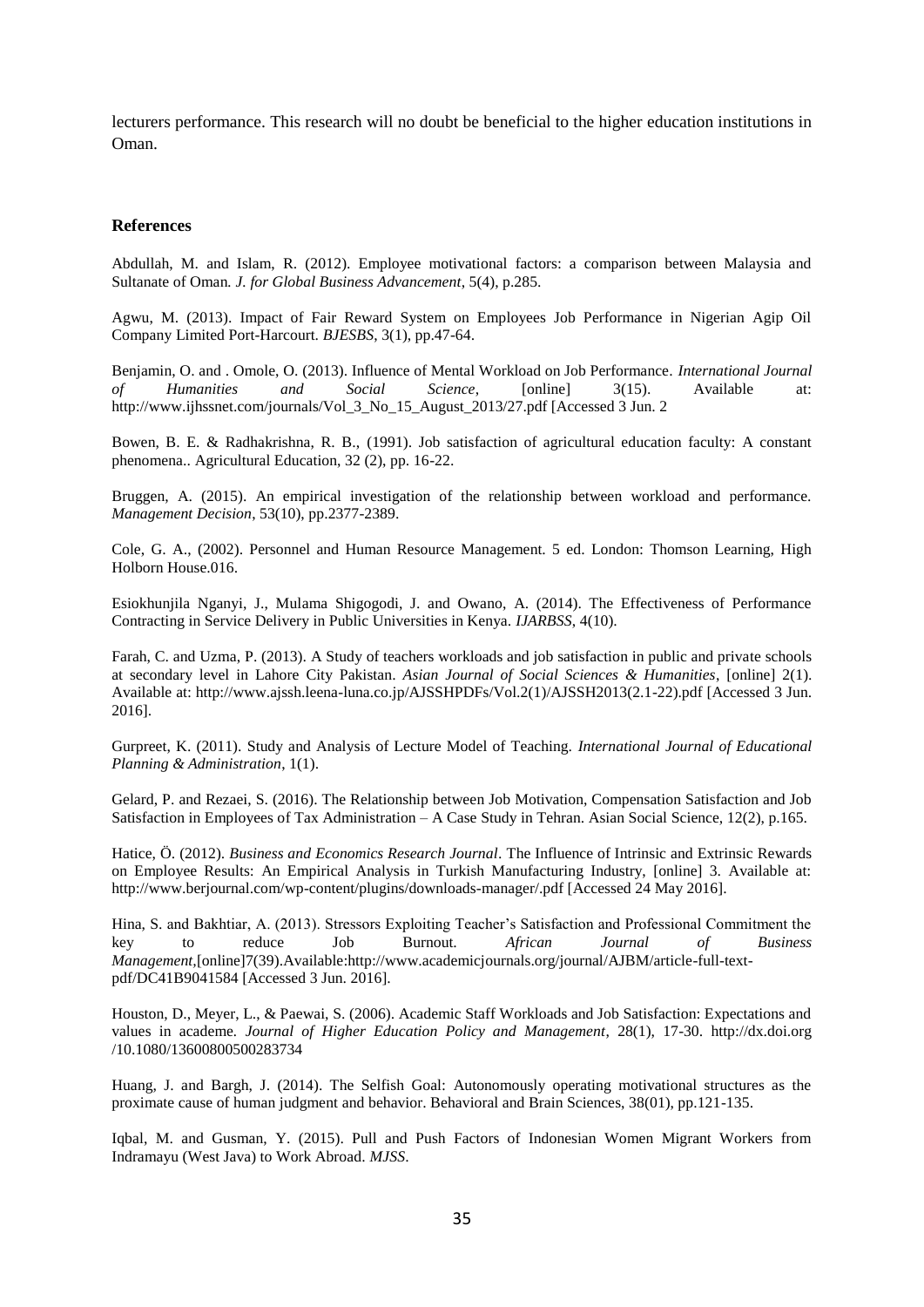Jones, E., Murphy, A., Perilla, J., Perez-Vargas, I. and Norris, F. (2010). Design for Data Quality in a Multisite Cross-Sectional and Panel Study. Field Methods, 22(3), pp.250-269.

Jaffna District., [online] 11(4). Available at: https://globaljournals.org/GJMBR\_Volume11/9-Reward-System-And-Its-Impact-On-Employee.pdf [Accessed 16 May 2016].

Khan, A. (n.d.). Factors Affecting the Performance of Female Entrepreneurship: Evidence from Punjab, Pakistan. *SSRN Electronic Journal*.

Khalid, Z., Humera, J., Nadia Sajjad, H. and Syed, S. (2011). Relationship Between Rewards and Employees Motivation in the Non-Profit Organisations of Pakistan. 1st ed. [ebook] Abbottabad:MSScholar.Available:http://saycocorporativo.com/saycoUK/BIJ/journal/Vol4No2/Article\_11.pdf [Accessed 28 May 2016].

Kayuni.H. & Tambulsai, R., (2007). Teacher turnover in Malawi's Ministry of Education. Realities and challenges.International, 8(1), pp. 89-99.

Kim.K, (2006). Employee Motivation: Just ask your employees. *Seoul Journal of Business*, (1), 19-35, 12(1), pp. 19-35.

Kotur, B. R. & Anbazhagan, S., (2014). The Influence of Age and Gender on the Leadership Styles*. Journal of Business and Management*, 16(1), pp. 30-36.

Lather, A. S. & Jain, S., (2005). Motivation and job satisfaction: A study of associates of public and. Delhi Business Review, 6(1), pp. 77-84.

Lee, S. and Chatfield, H. (2015). A Multivariate Repeated Measure Analysis of Importance and Performance on College Choice: A Case Study of UNLV Hotel College Students. *Journal of Teaching in Travel & Tourism*, 15(2), pp.125-149.

Maoch, L. A., (1988). What motivates? Workers and supervisors give different answer. Business Horizons, Volume 30, pp. 58-65.

Njanja, L., Maina, R., Kibet, L. and Njagi, K. (2013). Effect of Reward on Employee Performance: A Case of Kenya Power and Lighting Company Ltd., Nakuru, Kenya. *IJBM*, 8(21).

Nowell, B., Izod, A., Ngaruiya, K. and Boyd, N. (2016). Public Service Motivation and Sense of Community Responsibility: Comparing Two Motivational Constructs in Understanding Leadership Within Community Collaboratives. *Journal of Public Administration Research and Theory*, p.muv048.

Oron-Gilad, T., Szalma, J., Stafford, S., & Hancock, P. (2008). The workload and performance relationship in the real world: A study of police officers in a field shooting exercise. *International Journal of Occupational Safety and Ergonomics*, 14(2), 119-131.

Pink, D. H.,(2009). *Drive: The Surprising Truth about what Motivates Us.* 1 ed. New York: Riverhead Books.

Puwanenthiren, P. (2011). *Global Journal of Management and Business Research*. Reward System And Its Impact On Employee Motivation In Commercial Bank Of Sri Lanka Plc, In Rahardjo, M. (2015). The Influence of Learning Organization and Compensation on Work Motivation of Permanent Lecturers of S1 Management Study Program in Private Universities Accredited in DKI Jakarta. IJMSBA, 1(8), pp.47-52.

Rasheed, M., Aslam, H. and Sarwar, S. (2010). Motivational Issues for Teachers in Higher Education: A Critical Case of IUB. jmr, 2(2).

Roelofsen, P. (2002). The impact of office environments on employee performance: The design of the workplace as a strategy for productivity enhancement*. Journal of Facilities Management*, 1(3), pp.247-264.